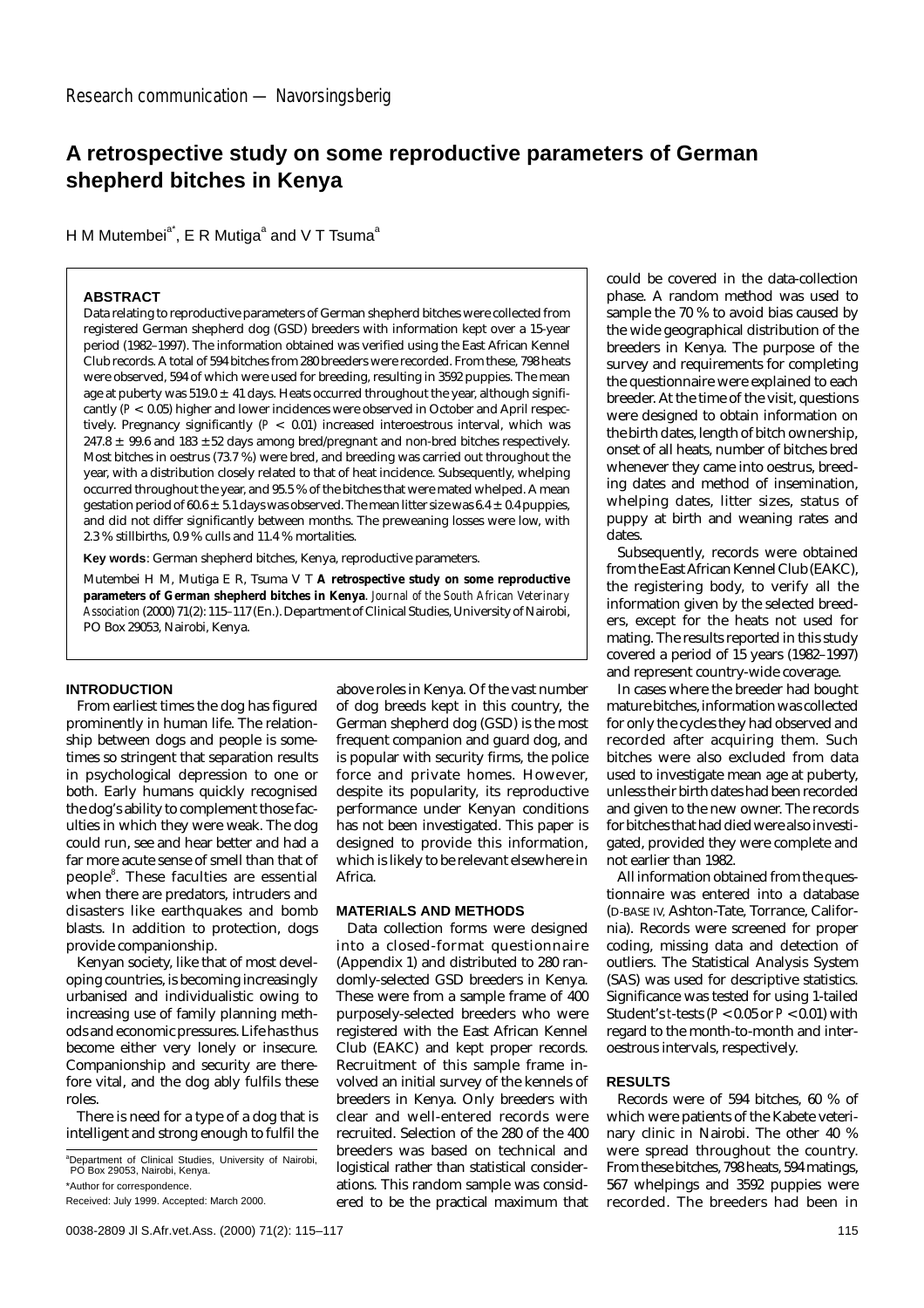business for as few as 3 years to as long as 20 years. Of these breeders, 10 % kept only GSDs, while the rest had mixed breeds in their kennels. The ages of these bitches ranged from 4 months to 8 years, with a mean age of 4 years. The number of GSD-bitches owned by the breeders ranged from 1 to 5, with a mean of 2 bitches.

First heat occurred on average at 519  $\pm$ 41 days (17.3  $\pm$  1.4 months) of age, with a range of 180 to 750 days (6–25 months). However, 1 bitch reached puberty at 1000 days (33.3 months). Most (78 %) reached puberty between 13–18 months. Oestrus occurred throughout the year, although significantly (*P* <0.05) higher and lower incidences were observed in October and April, respectively. Pregnancy significantly (*P* < 0.01) increased interoestrous interval, for it was 247.8  $\pm$  99.6 in 594 bitches that became pregnant and 183.0  $\pm$ 52.5 in 204 that were not bred. This interval was for pooled bitches, and not for within-bitch cases. Most (73.6 %) of the bitches were mated whenever they came into oestrus. Mating was carried at any time of the year, dependent on the bitch's practical heat season. Pregnancy and subsequent whelping resulted from 95.5 % of the matings. The mean gestation length was 60.6  $\pm$  5.1 days from the last day of mating, with a range of 54–68 days. The mean litter size was  $6.34 \pm 0.4$  puppies with a range of 1–14 puppies. Of the puppies whelped, 76 (2.31 %) were stillbirths, 31 (0.94 %) were destroyed before weaning owing to undesirable traits, and 374 (11.37 %) died before weaning.

## **DISCUSSION**

Surveys are commonly used for data collection, despite the fact that the method is open to criticism on the grounds that the results may be statistically biased owing to specific environmental influences. In the present study, an attempt was made to use only information provided by reliable breeders, validated by using the East African Kennel Club records. The fact that the bitches studied came from all parts of the country minimised the influence of environment on the parameters investigated.

The mean age at 1st heat (puberty) observed for the GSD bitches in Kenya is within the range reported by previous workers<sup>1,2,10,1120,,21,23,24</sup>, but lies in the upper part of the range. The fact that the earliest age at which puberty was observed in this study was at 6 months suggests that management and environmental variation may be contributory factors to delayed mean age at puberty in Kenya compared to that of other large breeds of dogs as documented in temperate

countries<sup>1,2,10,11,20,21,23,24</sup>. These factors may be nutritional and/or climatic. However, the extreme of 1000 days was unexpected, and probably was a case of neglect, either related to poor nutrition or poor heat observation.

All-year-round heat distribution with peak incidences in some months agrees with previous workers $9,23,24$  that bitches are non-seasonal breeders. Although it has been reported $4$  in the United Kingdom that bitches were seasonal breeders with higher breeding activity in the early months of the year (February to May), the results of this study differ. The hypothesis tested in the present study, that bitches in Kenya have 2 breeding seasons around the months of March and September, was not confirmed. The observation on which the hypothesis was based could have been due to the effect of a higher incidence of heats and pheromones in those months, since when a bitch is on heat, she is followed by many wandering dogs5,6,11,18, a situation likely to attract attention and thus create an impression of seasonality. It was not clear why some months in the present study showed high and low incidence of oestrus. Other workers<sup>9,23,24</sup> have also observed differences in heat incidence in different months of the year. It has also been suggested that, although bitches are non-seasonal breeders, they exhibit differences in interoestrous intervals and in peak oestrous activity during different months of the year depending on locality3,9,11,23,24. In this study, oestrus occurred variably at 6-month intervals in GSD bitches in Kenya. The repeatability therefore might have depended on which month the particular bitch attained puberty, unless otherwise interrupted by some form of stress or pregnancy.

The statement that pregnancy significantly disrupts regularity of oestrus and lengthens interoestrous period agrees with previous studies $9,13,15$ . However, the interoestrous interval reported in this study does not refer to individual bitches but to bitches pooled together. Although a statistical comparison is not possible, a higher coefficient of variation is expected in the results of this study<sup>13</sup>. The present study, like previous studies $^{\circ}$ , suggests that there is need to investigate mechanisms regulating various phases of the oestrous cycle in the bitch.

The gestation period of 60.6  $\pm$  5.1 days agrees with results of previous workers<sup>10,11,21,23,24</sup>. The bitches also revealed high conception rates (95.5 %). Although fertility depends on many factors, such as the ability to time breeding and male fertility, the results of this study, while apparently higher than previously reported,

agree with those of earlier studies $7,14$ . The high conception rate observed in this study might be attributed to the fact that the bitches were bred naturally and for all the days in oestrus as long as they would accept the male. The fertility of the dogs used by the breeders was apparently high. This is expected because the breeders are in a competitive business, meaning they had to select a male of known high performance. The average litter size of 6.4 puppies reported in this study agrees with other workers<sup>14,22</sup>. Litter size is highly correlated to optimum timing for breeding<sup>14</sup>. In this study, a lower litter size than previously reported $16,21$  (7.96 and 7.01, respectively) was recorded, but a statistical comparison was not possible, the difference might not be significant. The sample size was smaller than that of the 2 previous studies. The high conception rate (95.5 %) in this study suggests that the bitches were bred at the right time. Breeders are in business to produce show, companion or guard GSDs in Kenya. If according to their judgement a particular puppy showed a tendency to be unsuitable for its intended purpose, it was destroyed before weaning. The observed stillbirth rate of 2.3 % and pre-weaning mortality of 11.4 % agree with reports from other countries $^{12,13,17,19,25}$ . The preweaning culling rate of 0.9 %, although not previously reported for GSD puppies, is similar to that reported for the beagle $^1$ . The pre-weaning puppy losses are low, suggesting a high degree of breeding perfection in GSD breed-lines in Kenya.

## **REFERENCES**

- 1. Andersen A C 1957 Puppy production.*Journal of the American Veterinary Medical Association* 130: 151–158
- 2. Arbeiter K 1995 Some aspects of theriogenology of the dog. *Praktische-Tierarzt* 76: 10, 927–930
- 3. Bouchard G, Youngquist R S, Clark B, Concannon P W, Awn W F 1991 Oestrous induction in the bitch using a combination of FSH and progesterone. *Theriogenology* 36: 51–65
- 4. Christie D W, Bell E T 1971 Some observations on the seasonal incidence and frequency of oestrous in breeding bitches in Britain. *Journal of Small Animal Practice* 12: 159–167
- 5. Concannon P W 1983 Reproductive physiology and endocrine patterns in the bitch. In Kirk R W, Paul W D (eds) *Current veterinary therapy.* Saunders Company, Philadelphia: 886–900
- 6. Concannon P W 1987 The physiology of cycles, pregnancy and parturition in the domestic dog. *Society for Theriogenology: Proceeding of the Annual Meeting, Austin, Texas*: 6
- 7. Concannon P W, Mc Cann J P, Temple M 1989 Biology and endocrinology of ovulation, pregnancy and parturition in the dog. *Journal of Reproduction and Fertility* 39 (Suppl.): 3–25
- 8. Folge B 1996 *German shepherd. Dog breed*